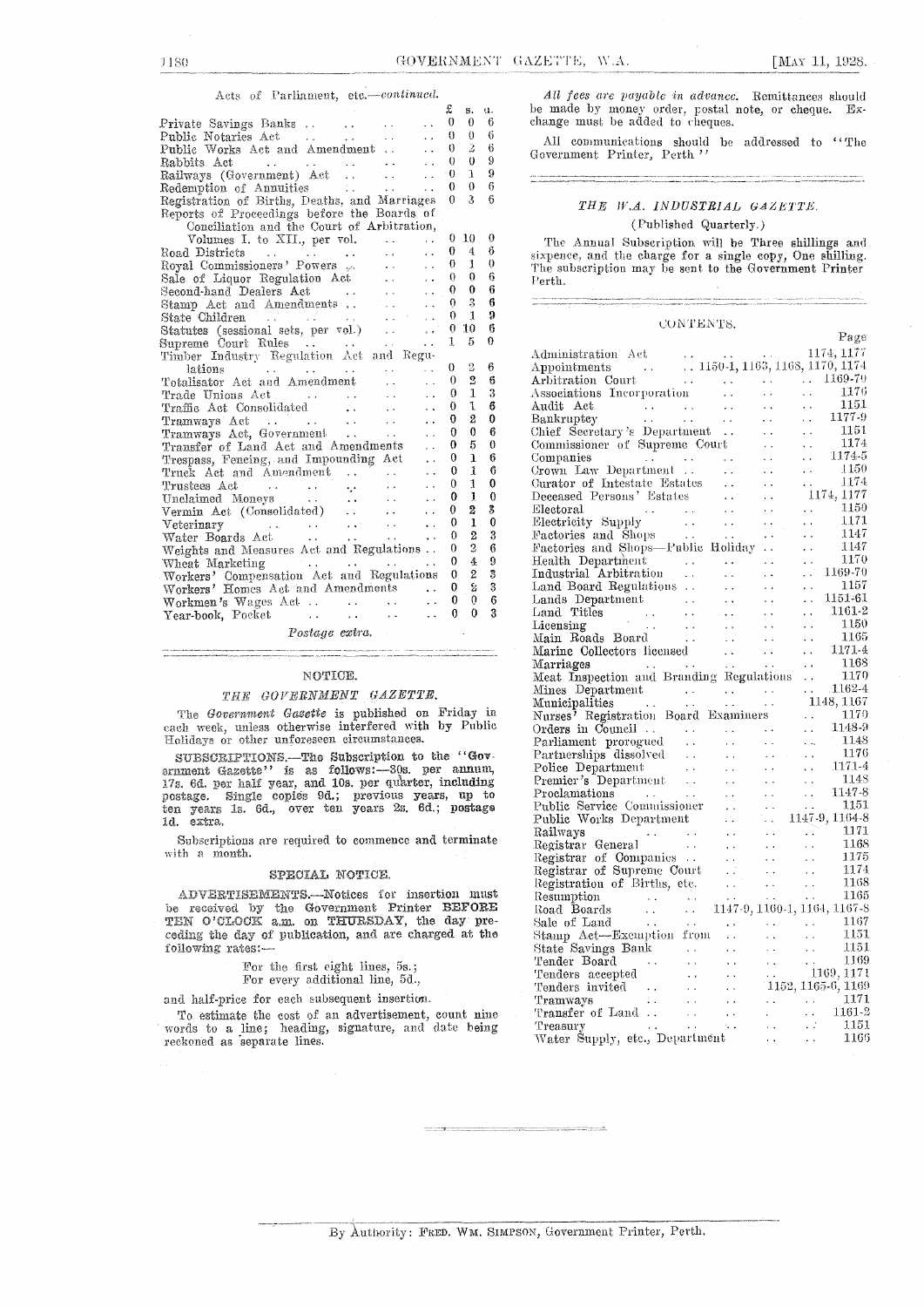

# Government Gazette

## PERTH, FRIDAY, 11 MAY 1928 No. 23

© STATE OF WESTERN AUSTRALIA

## **CONTENTS**

Administration Act Appointments Arbitration Court Associations Incorporation Audit Act Bankruptcy Chief Secretary's Department Commissioner of Supreme Court Companies Crown Law Department Curator of Intestate Estates Deceased Persons' Estates Electoral Electricity Supply Factories and Shops Factories and Shops—Public Holiday Health Department Industrial Arbitration Land Board Regulations Lands Department Land Titles Licensing Main Roads Board Marine Collectors licensed Marriages Meat Inspection and Branding Regulations Mines Department Municipalities Nurses' Registration Board Examiners Orders in Council Parliament prorogued Partnerships dissolved Police Department Premier's Department Proclamations Public Service Commissioner Public Works Department Railways Registrar General Registrar of Companies Registrar of Supreme Court